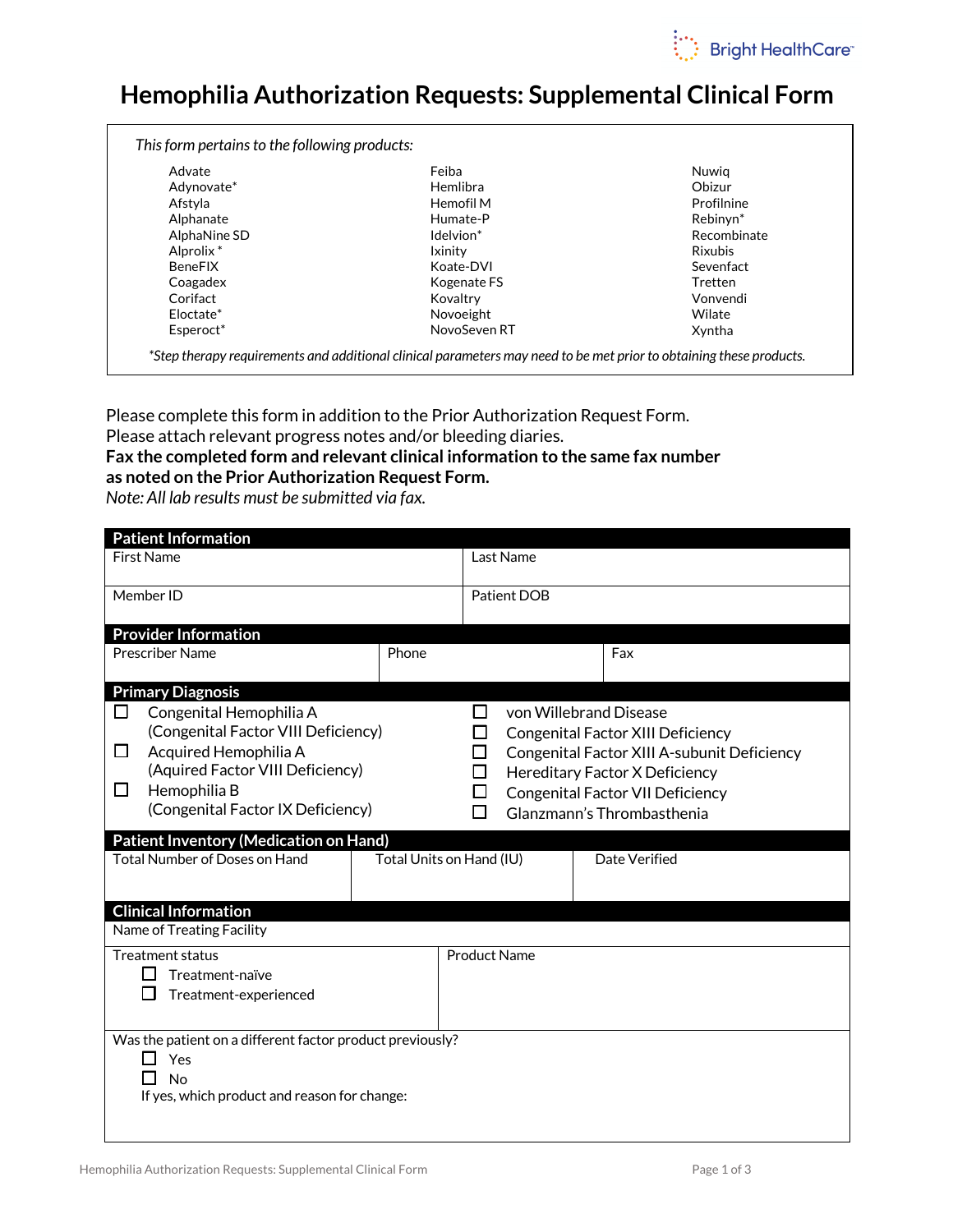

| <b>Clinical Information (continued)</b>                                                                                                                                                                                                                                                                                                                                                                                                                                                                                                                         |                           |                                                                                                                                                                                          |                                                                                                                                             |  |  |  |
|-----------------------------------------------------------------------------------------------------------------------------------------------------------------------------------------------------------------------------------------------------------------------------------------------------------------------------------------------------------------------------------------------------------------------------------------------------------------------------------------------------------------------------------------------------------------|---------------------------|------------------------------------------------------------------------------------------------------------------------------------------------------------------------------------------|---------------------------------------------------------------------------------------------------------------------------------------------|--|--|--|
| Member's Height                                                                                                                                                                                                                                                                                                                                                                                                                                                                                                                                                 | Member's Weight           |                                                                                                                                                                                          | Severity of Disease<br>$\Box$ Mild (6% to 25% factor level)<br>$\Box$ Moderate (1% to 5% factor level)<br>$\Box$ Severe (< 1% factor level) |  |  |  |
| Dose (IU)                                                                                                                                                                                                                                                                                                                                                                                                                                                                                                                                                       | Number of Doses Requested |                                                                                                                                                                                          | Total Dose Requested (IU)                                                                                                                   |  |  |  |
| Dosing Instructions                                                                                                                                                                                                                                                                                                                                                                                                                                                                                                                                             |                           | Retrospective request?<br>$\Box$ Yes<br>П<br><b>No</b>                                                                                                                                   |                                                                                                                                             |  |  |  |
| Type of Use (Check all that apply)<br>$\Box$<br>Episodic<br>□<br>Prophylaxis<br>□<br><b>Acute Bleeding Episode</b><br>□<br>Dental Procedure<br>Date of Procedure:<br>ப<br>Surgical Prophylaxis<br>Date of Procedure:                                                                                                                                                                                                                                                                                                                                            |                           | Place of Administration:<br>$\Box$ Home infusion<br>$\Box$ Outpatient Hemophilia Treatment Center (HTC)<br>$\Box$ Outpatient Hospital<br>$\Box$ Provider's office<br>Self-administration |                                                                                                                                             |  |  |  |
| Number and Location of bleeds in the past 12 months:                                                                                                                                                                                                                                                                                                                                                                                                                                                                                                            |                           |                                                                                                                                                                                          |                                                                                                                                             |  |  |  |
| Does the patient have a diagnosis confirmed by blood coagulation testing?<br>П<br>Yes<br>No<br>LΙ<br>Please provide the following information regarding factor levels<br>$\Box$ Factor VIII for Hemophilia A<br>$\Box$ Factor IX for Hemophilia B<br>$\Box$ Factor X for Hereditary Factor X Deficiency<br>Factor XIII for Congenital Factor XIII or Factor XXIII A-subunit Deficiencies<br>VW Factor for von Willebrand Disease<br>a.<br>Date of Factor Level <b>Executive Server Server Server Server Server</b><br>b.<br>Desired (Target) Factor Level<br>c. |                           |                                                                                                                                                                                          |                                                                                                                                             |  |  |  |
| Does the patient have inhibitors to factor products?<br>$\Box$ Yes<br>No                                                                                                                                                                                                                                                                                                                                                                                                                                                                                        |                           |                                                                                                                                                                                          |                                                                                                                                             |  |  |  |
| If so, are documentations of inhibitor tests attached? (e.g., Bethesda inhibitor assay)<br>$\Box$ Yes<br>No                                                                                                                                                                                                                                                                                                                                                                                                                                                     |                           |                                                                                                                                                                                          |                                                                                                                                             |  |  |  |
| For minimally treated patients (< 50 exposure days to factor products) previously receiving a different factor product,<br>how often will inhibitor testing be performed?                                                                                                                                                                                                                                                                                                                                                                                       |                           |                                                                                                                                                                                          |                                                                                                                                             |  |  |  |